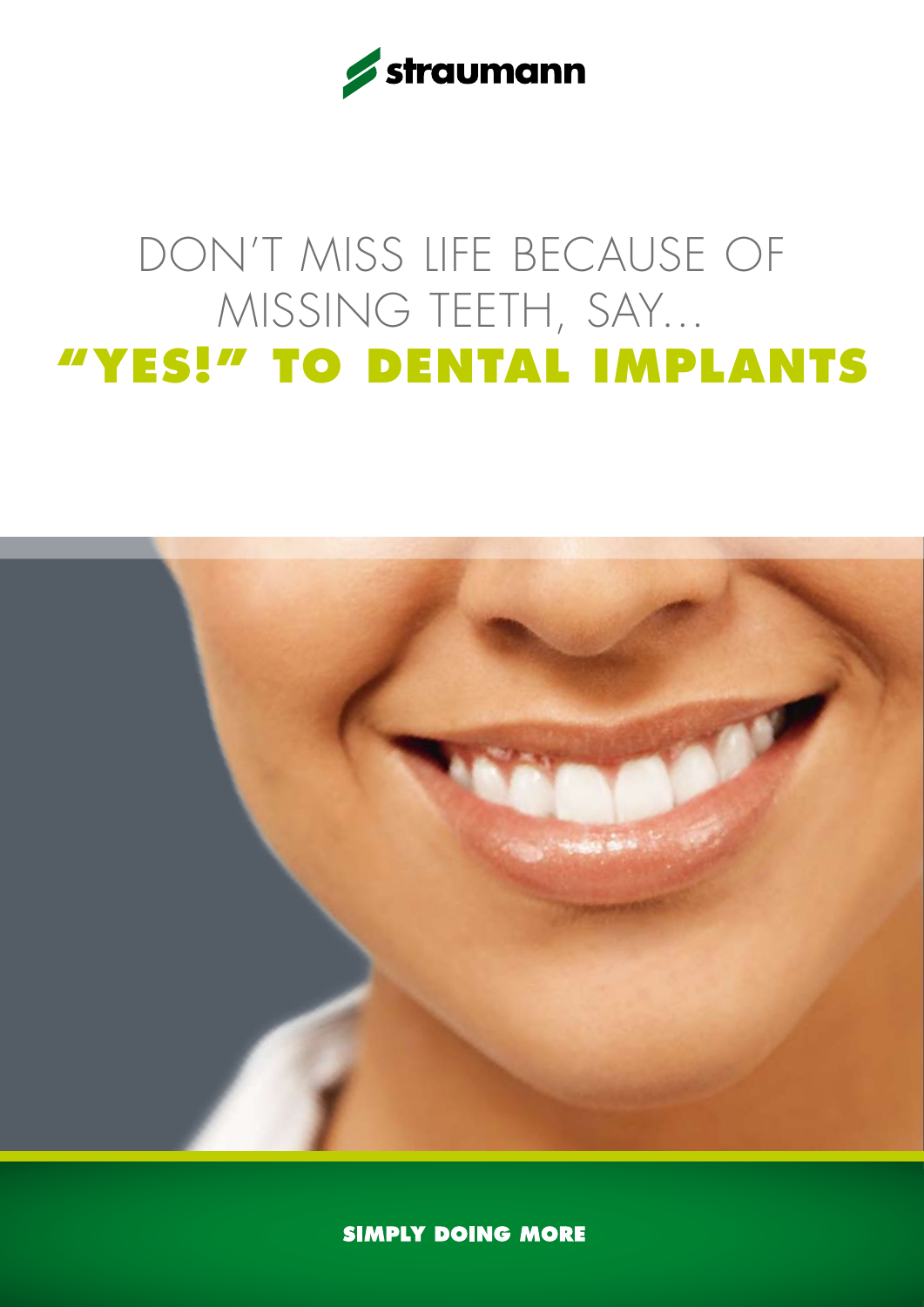### EXPERIENCE **THE NATURAL LOOK AND FEEL** OF DENTAL IMPLANTS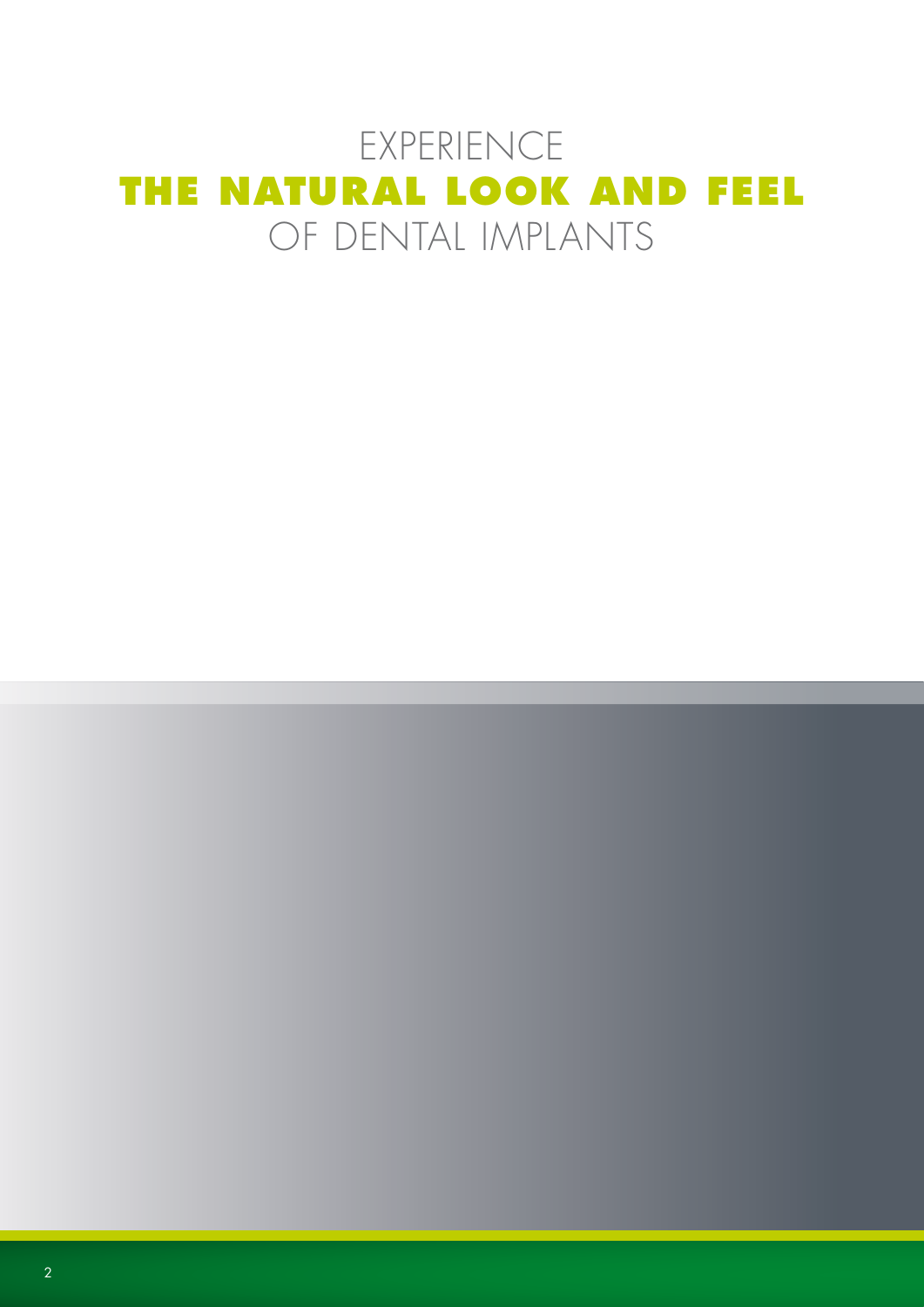REASONS TO SAY YES IMPLANTS HELP PREVENT BONE LOSS IMPLANTS HELP PRESERVE HEALTHY TEETH DESIGNED TO STAY SECURELY IN PLACE SIMPLE, COMFORTABLE PROCEDURE AFFORDABLE TREATMENT SOME OPINIONS o SAY Yes vent bone loss VE HEALTHY TEETH Affordable Treatment SOME OPINIONSDESIGNED TO Stay Securely in Pla Simple, Comfortable Pro REASONS t IMPLANTS Help pre IMPLANTS HELP PRESER

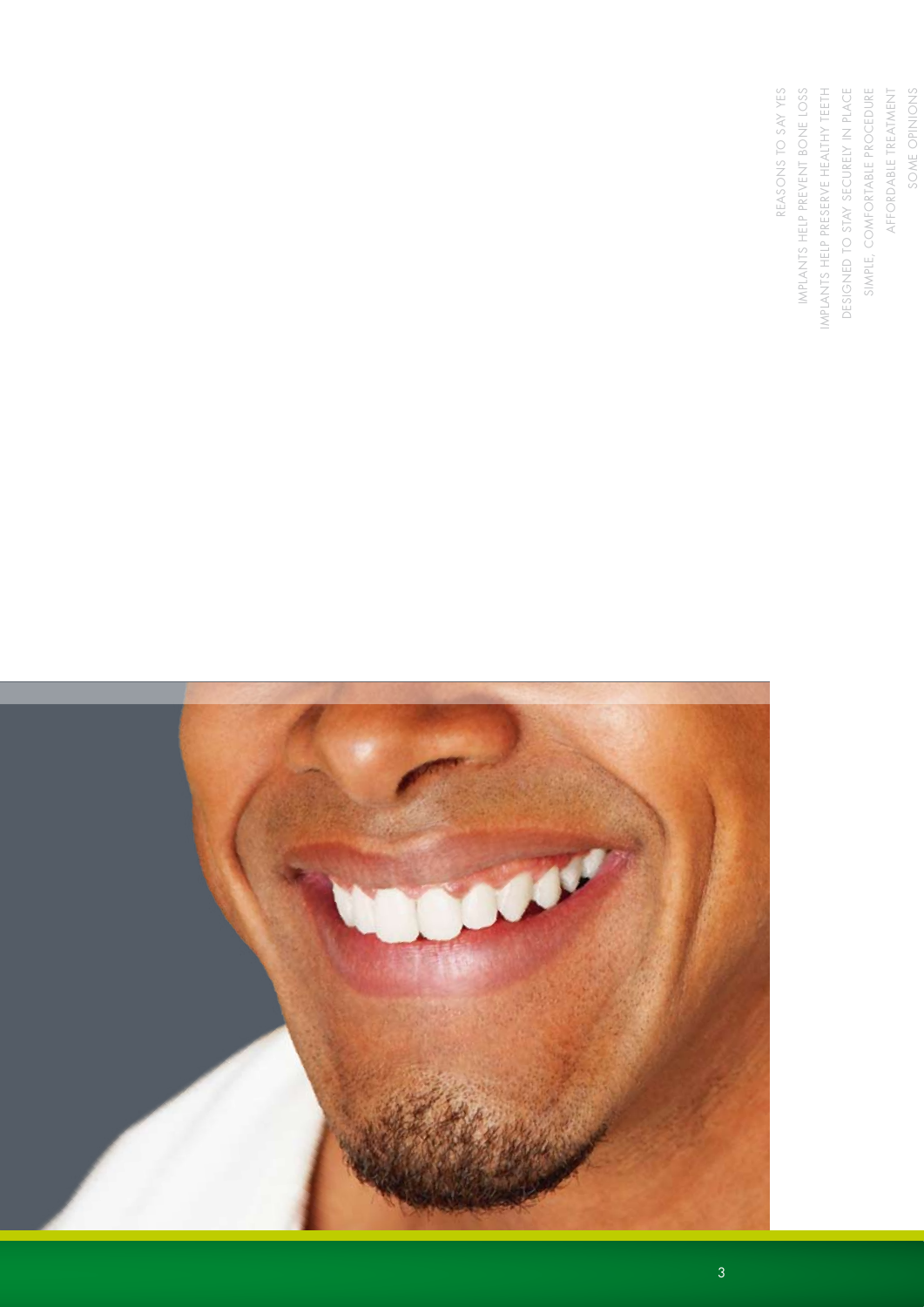## THERE ARE A LOT OF REASONS TO SAY **"YES!" TO DENTAL IMPLANTS**

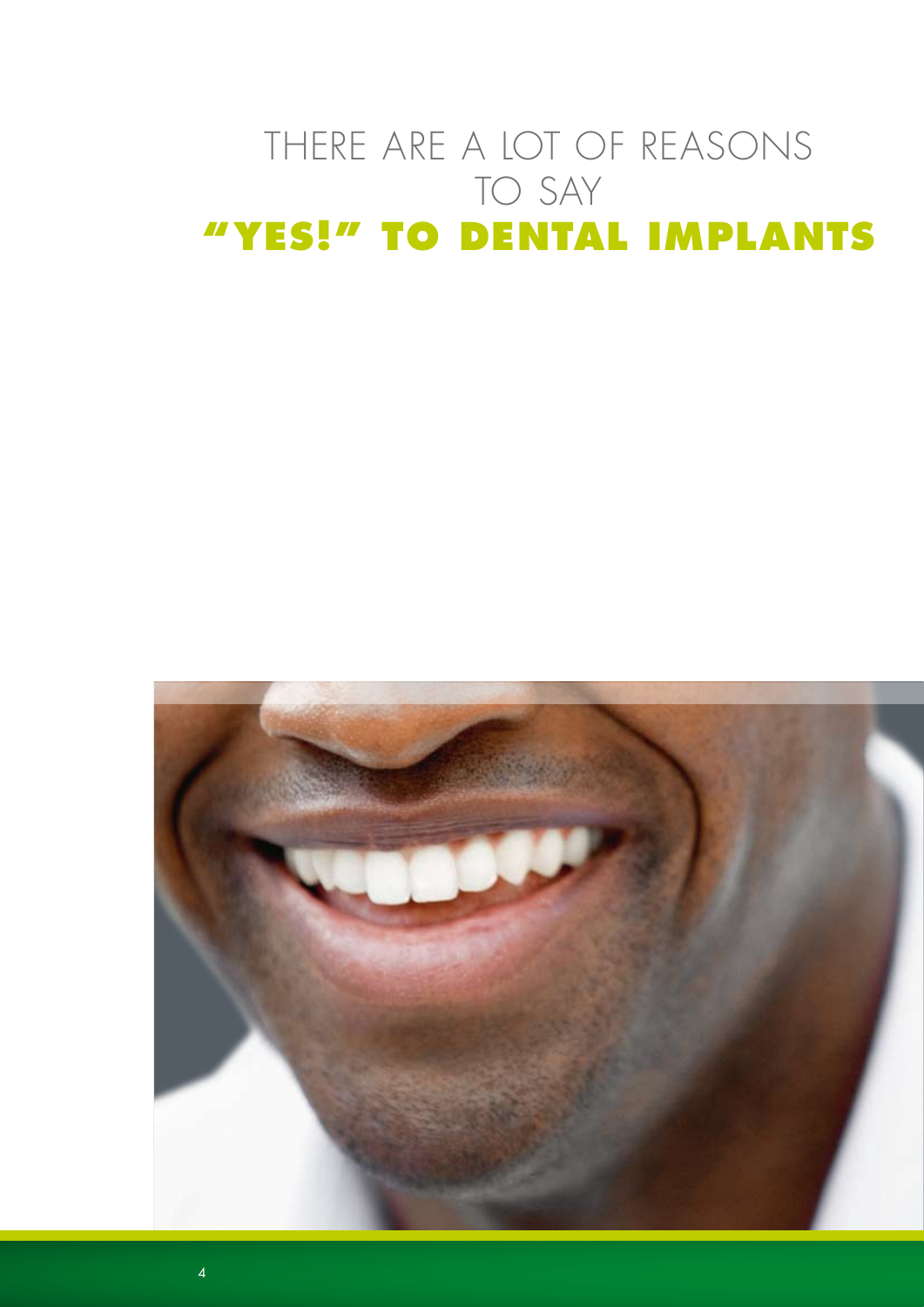#### **Whether you're missing one tooth or all of your teeth, implants offer you the most natural lOOkING option.**

#### **IMPLANTS CAN HELP TO IMPROVE YOUR OVERALL QUALITY OF LIFE. They can:**

- Help prevent bone loss
- Allow you to bite and chew naturally
- Allow you to enjoy your favorite foods again
- Help to improve your eating habits
- Help keep other teeth in position
- Allow you to speak naturally and feel like yourself
- Help you to feel more attractive
- Provide a permanent solution for missing teeth
- Simply help you enjoy life to the fullest

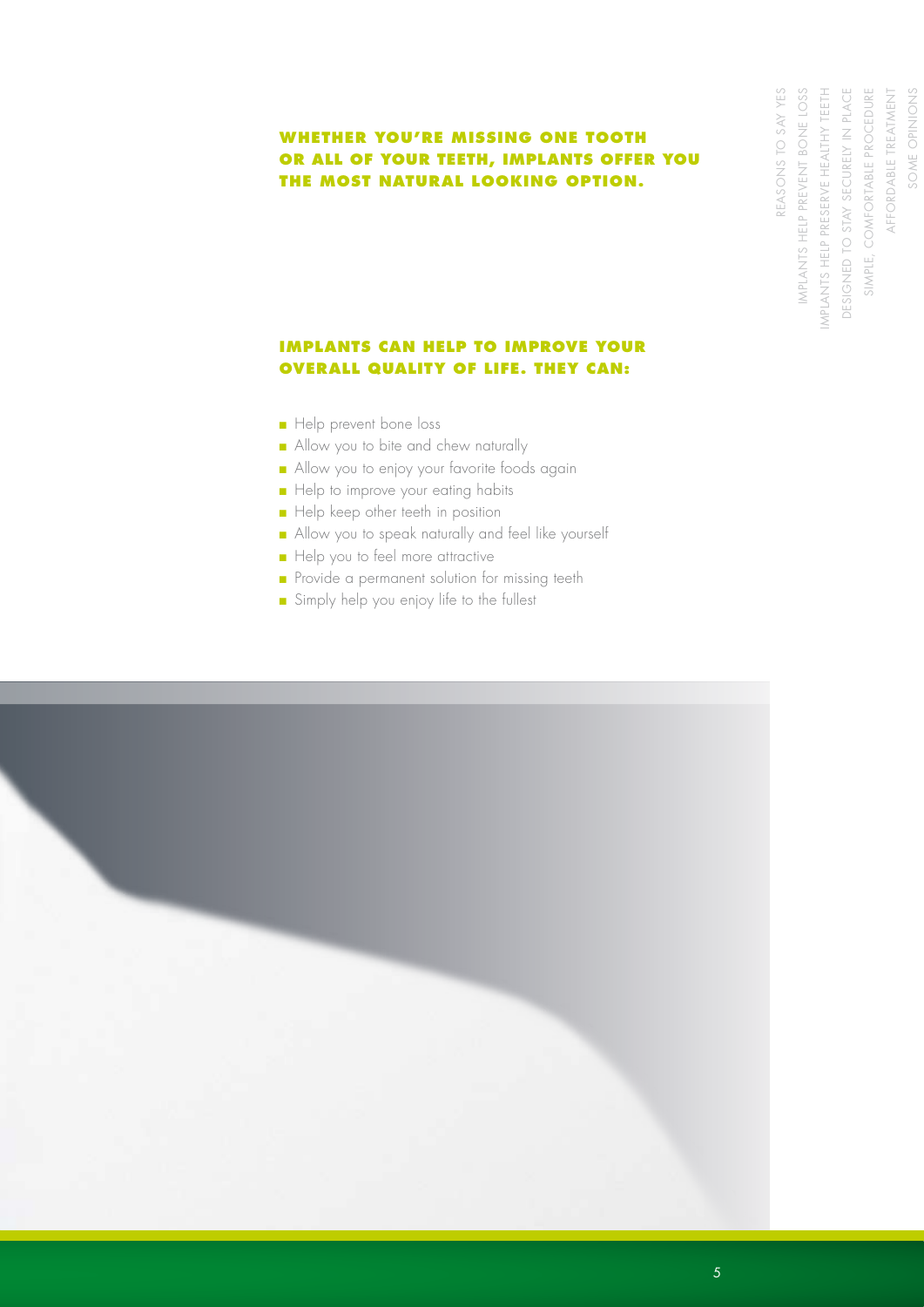### **ONLY IMPLANTS CAN HELP** PREVENT BONE LOSS



#### **HEALTHY TOOTH**

Here's a healthy tooth in the bone. The tooth root transfers biting forces to the bone and maintains its strength and position.



#### **WHEN A TOOTH IS LOST**

There are no longer any forces pushing on the bone, so it begins to deteriorate, like your muscles losing strenght and mass when they're not excercised.

The loss of bone will continue and may eventually change your smile. Teeth on both sides can begin to move inward causing additional gaps and an unsightly appearance.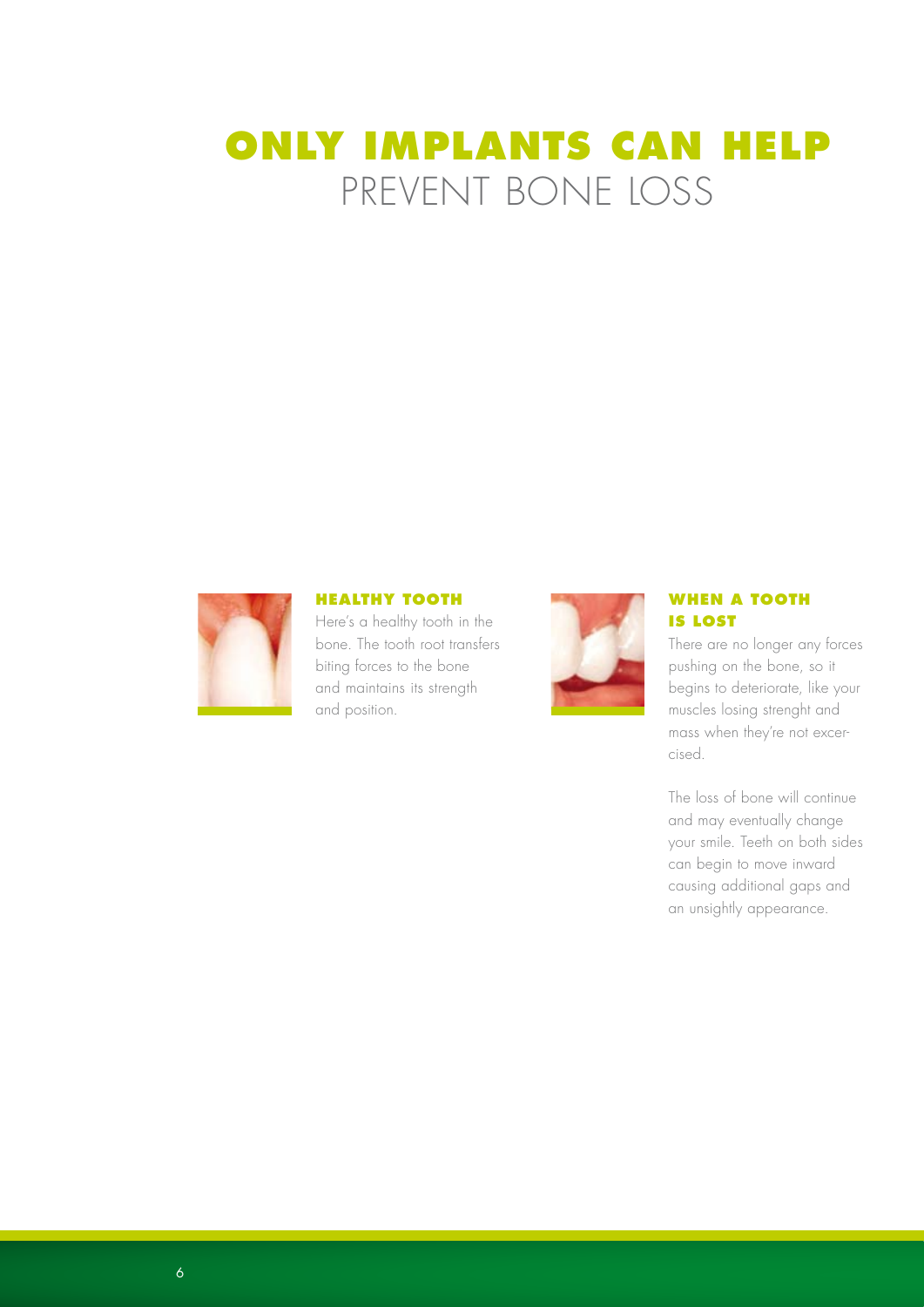



**1** The tooth root transfers biting forces to the bone.

**2** Without these forces, the bone begins to deteriorate.



#### **DENTAL IMPLANT acts like a root**

The traditional option for replacing a missing tooth is a cement-retained bridge. While a bridge will successfully replace the crown of the missing tooth, it does not replace the root of the tooth. The consequence of not replacing the root is that bone loss can occur, leaving a dark and unappealing space at the gumline.

A dental implant is the only option for replacing a missing tooth that replaces both the crown and root. The implant acts like a natural tooth root to transfer forces and help keep the bone healthy.



#### **collapse of facial contours**

Evidence of bone loss due to missing teeth is obvious in people who have lost all of their teeth. The collapse of facial contours that results from bone loss can severely affect your appearance.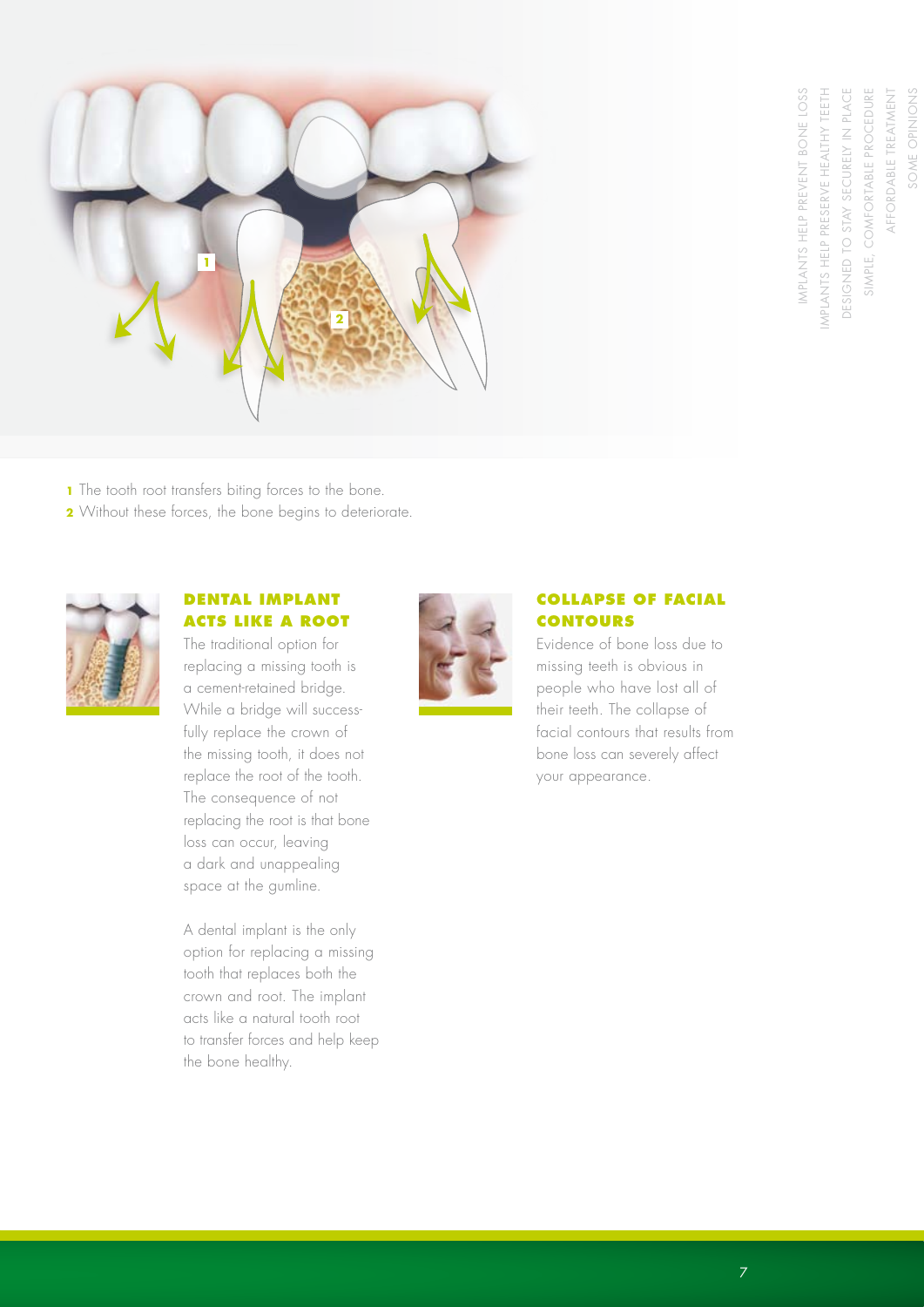## IMPLANTS HELP **PRESERVE HEALTHY TEETH**

Traditional bridges will eventually lead to bone loss under the unsupported tooth. This can result in an unattractive dark space at the gumline. Your dentist will discuss with you if implants are the right solution to meet your needs.



#### **BRIDGE SEQUENCE**

With traditional bridges, the teeth adjacent to the missing tooth are ground down in order to provide support for the bridge. This means that healthy teeth are compromised by the removal of tooth structure.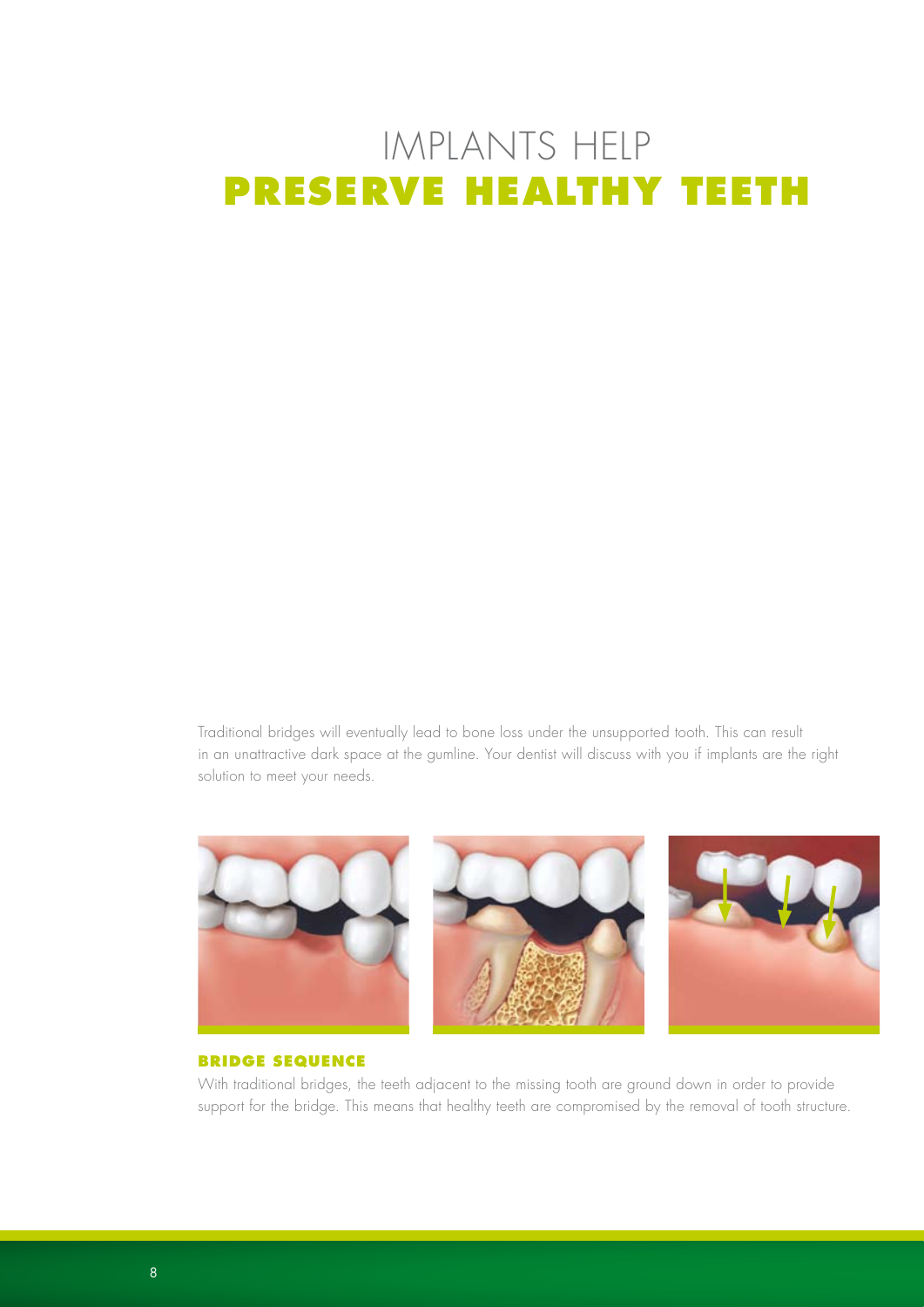With implants, there's no need to grind down healthy adjacent teeth. The implant acts as a root to help prevent bone deterioration and delivers long-Iasting beautiful teeth.

#### **Bridge vs. crown sequence**

Implants offer many benefits over a traditional bridge. In addition to helping to preserve bone by replacing the root, dental implants also offer a more conservative treatment option for replacing missing teeth compared to a traditional bridge.



#### **IMPLANT SEQUENCE**

With a dental implant, there is no need to grind down the healthy adjacent teeth. The implant provides support for the crown.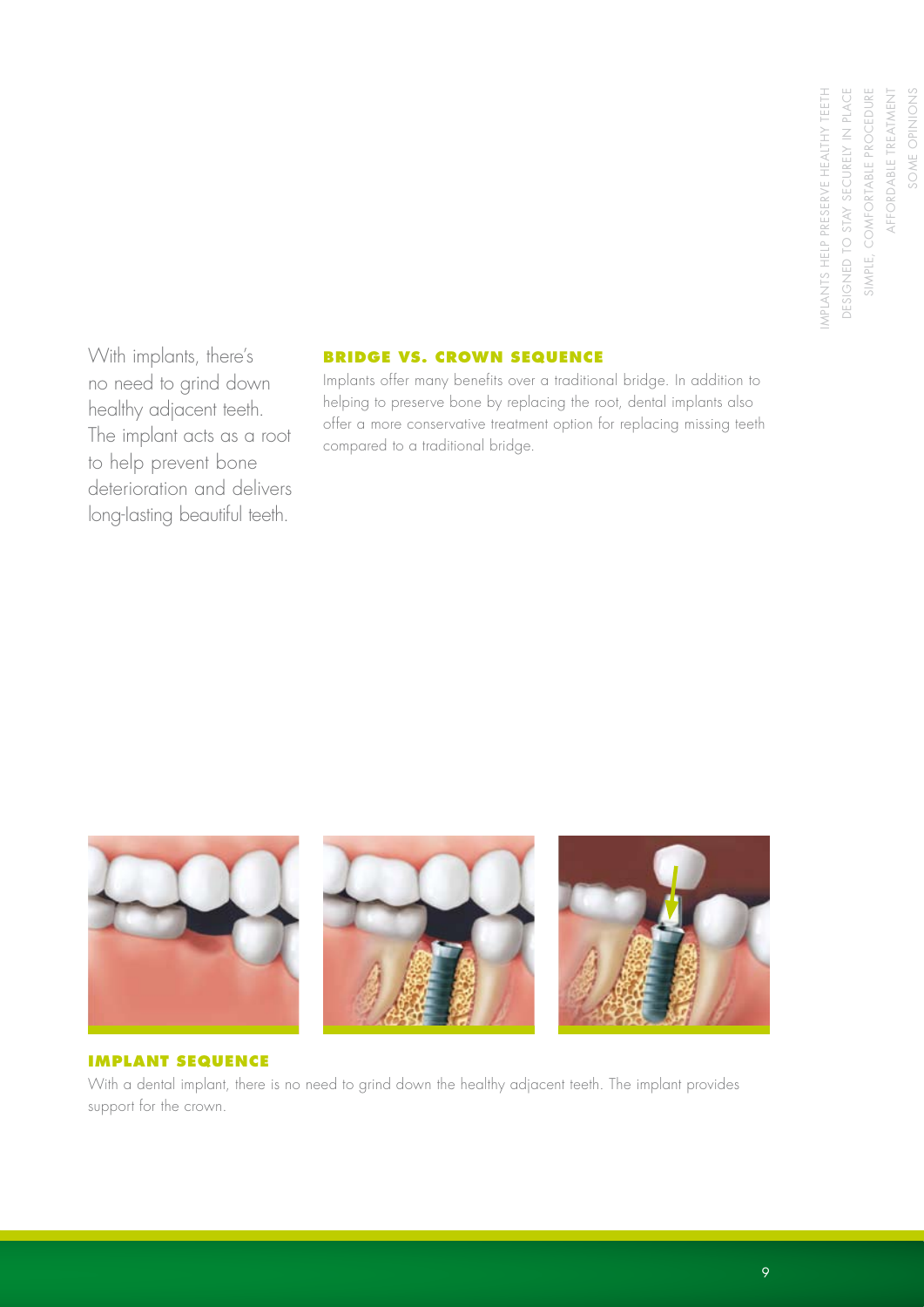## IMPLANT-SUPPORTED DENTURES **DESIGNED TO STAY SECURELY IN PLACE**

#### **You'll find that with implant-supported dentures**

- Shifting, slipping, and chatter are eliminated
- There is no effect on speech as with regular dentures
- You can bite and chew naturally
- You can enjoy your favorite foods again
- You can have improved comfort and confidence
- Your ability to taste may improve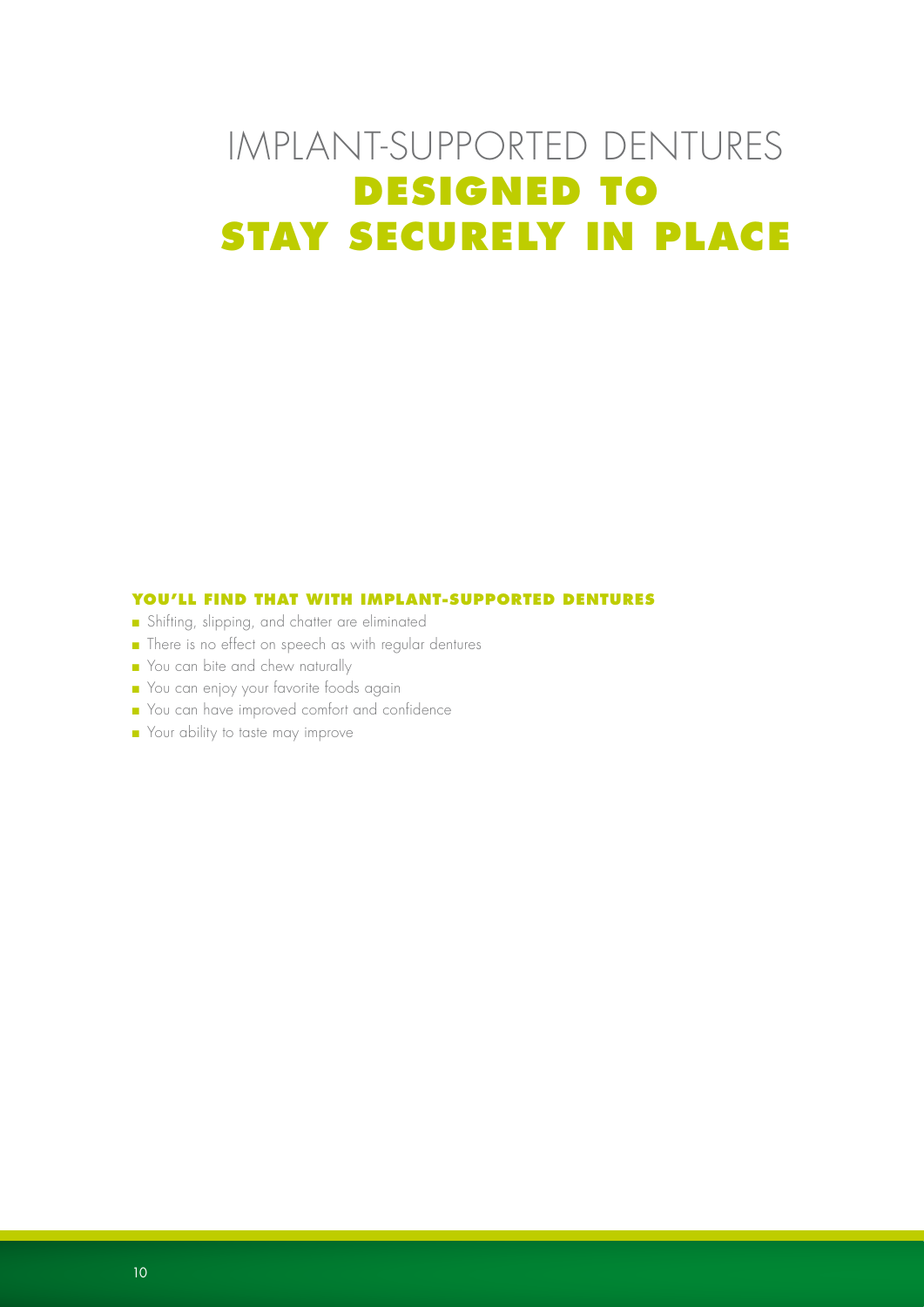DESIGNED TO STAY SECURELY IN PLACE SIMPLE, COMFORTABLE PROCEDURE AFFORDABLE TREATMENT SOME OPINIONS Affordable Treatment SOME OPINIONSDESIGNED TO Stay Securely in Pla Simple, Comfortable Pro

#### **Choose from three attachment methods**



#### **Implant-retained dentures**

are anchored securely onto two or more implants by attachments in the denture. The denture snaps securely onto the implants, but can be removed daily for proper cleaning.



#### **Implant bar supported dentures**

feature clips that attach the denture to a bar connected to the implants. This design provides stability and support for the denture. The bar supported denture can be removed daily for proper cleaning.



#### **Fixed crown and bridge**

supported by implants is the treatment option that is most like having natural teeth. Six or more implants are placed, and the teeth are securely fastened to the implants using cement or by precision screws. Fixed bridges are not removable.

Proper brushing and flossing are required to maintain implant health and oral hygiene.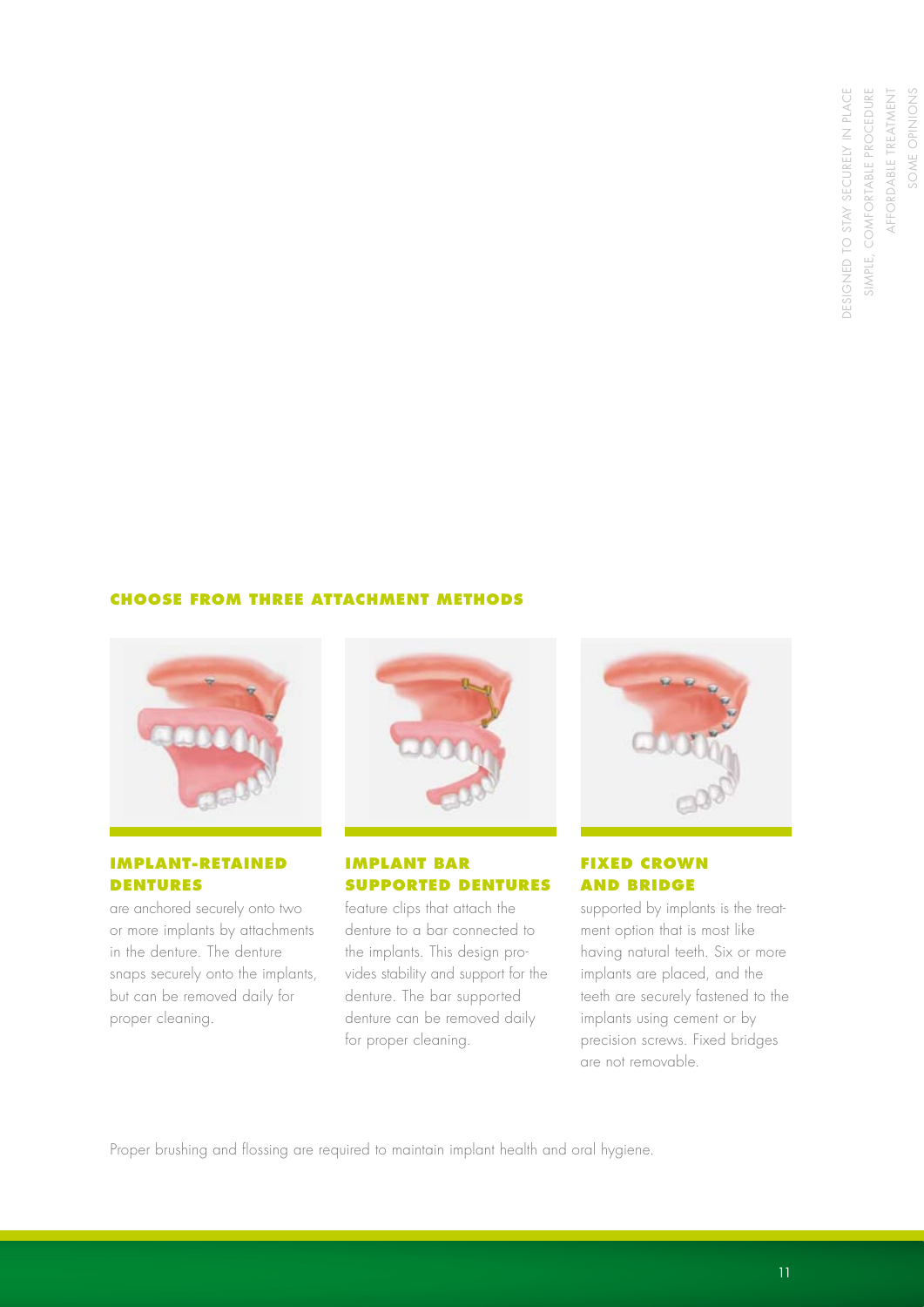### **SIMPLE, COMFORTABLE** PROCEDURE

#### **IMPROVE QUALITY OF LIFE IN FIVE SIMPLE STEPS**

- **1** Case planning
- **2** Implant placement
- **3** Healing period approximately six weeks
- **4** Placement of the abutment on which the final crown will be placed
- **5** Final crown the beautiful new tooth is placed and you're done



**1 Case Planning** Find your individual solution with an experienced specialist.



**2 Implant** The implant acts like a natural tooth root.

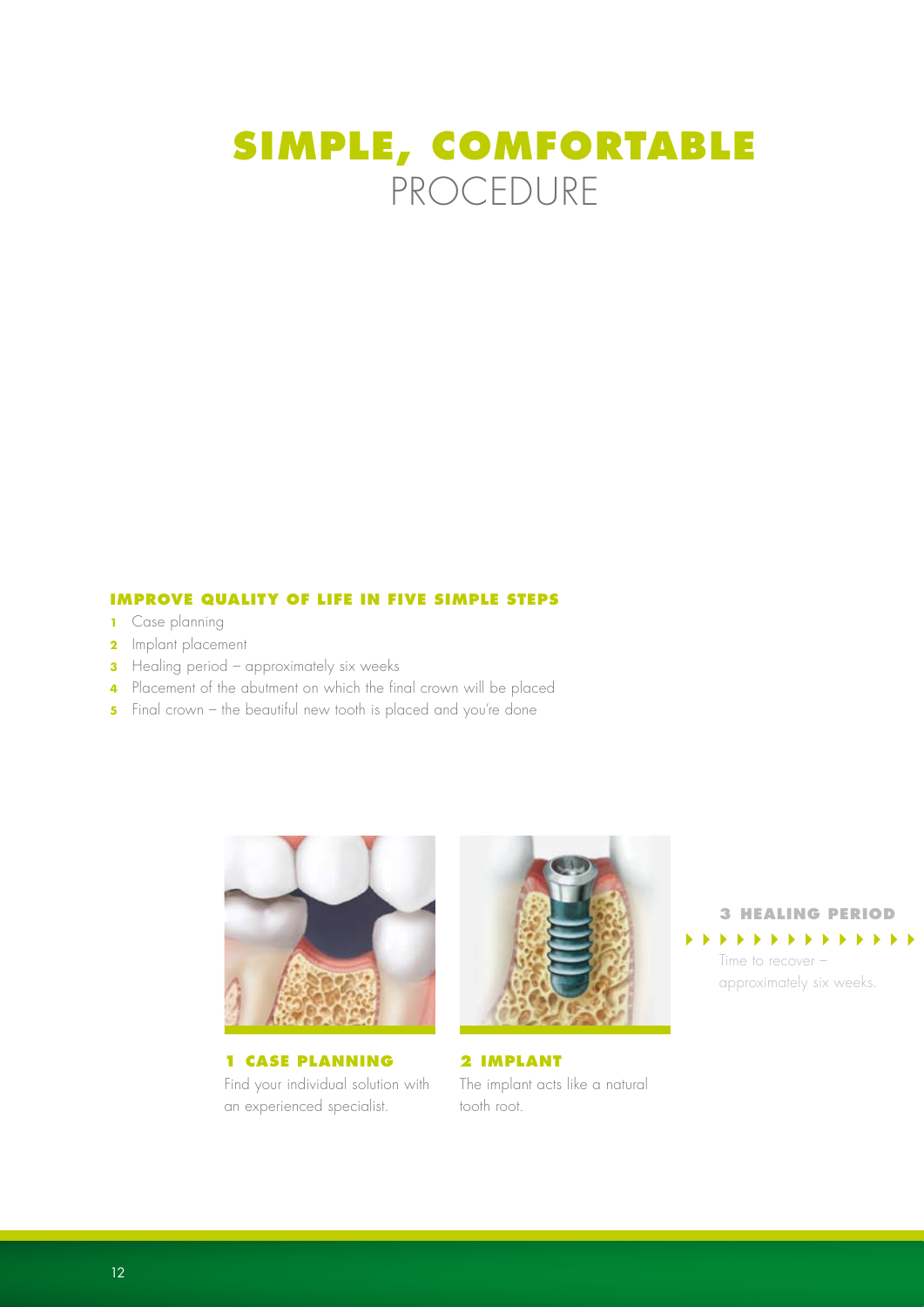There's no reason not to say "Yes" to dental implants.

#### **Will I be able to eat normally during the healing process?**

Yes. In most cases, you may eat what you like. You may be asked to avoid chewing in the area where the implants are placed for a short period after surgery, but once that time has passed, you can chew your food as usual.

#### **Can I get a temporary tooth to fill the gap during healing?**

Yes. In most instances, you can be provided with a temporary tooth to fill the area of the milling crown while the implant is healing. Your dentist will recommend the option for a temporary that is best suited for your situation.

#### **Is dental implantation a common SURGICAL PROCEDURE?**

Yes. This procedure has been performed for decades on millions of patients. Implant specialists have extensive experience, and the Straumann implant is the result of more than 30 years of research and documented dental success.

#### **Is the procedure relatively pain-free?**

Yes. Many patients report that having a tooth extracted is much more traumatic than having an implant placed. The procedure is usually performed in the dental office under local anesthesia.



**4 ABUTMENT** The abutment is the foundation for the final crown.



**5 FINAL CROWN** The final crown looks and feels just like a natural tooth.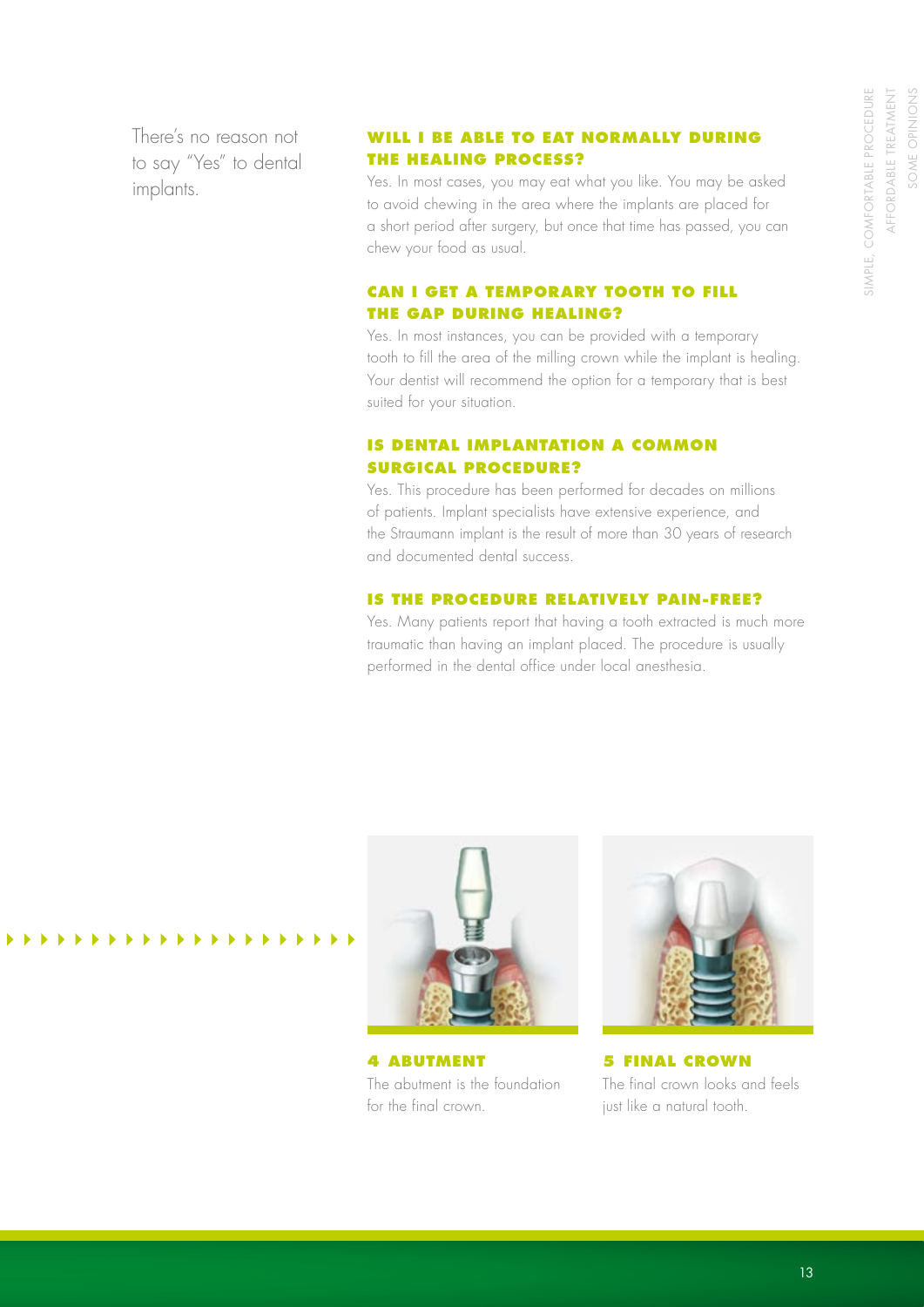

# Eat whatever you like? Speak confidently? HELP TO MINIMIZE BONE LOSS?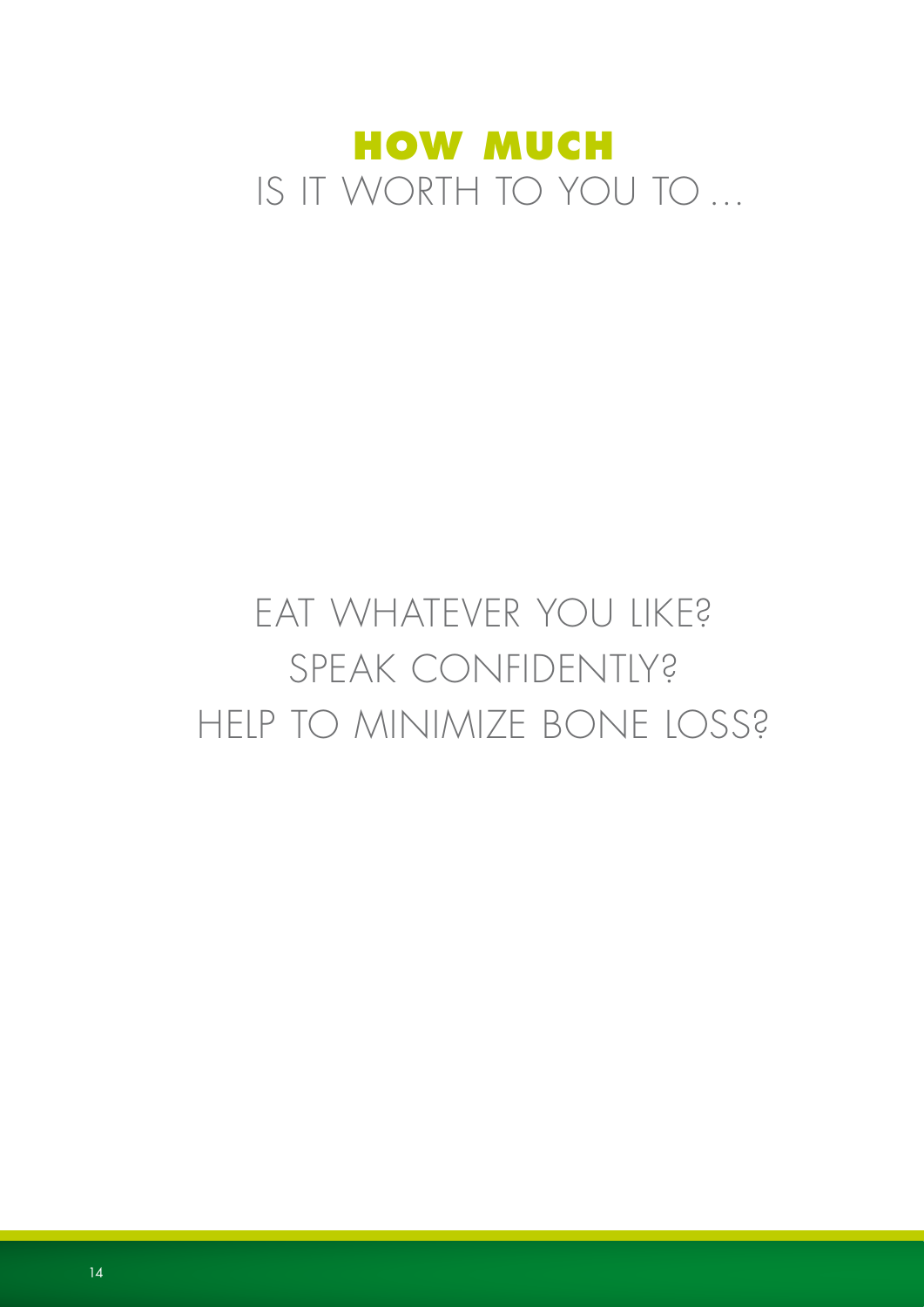It is important to consider long-term versus short-term costs when making a decision about tooth replacement. Dental implant treatment may be a larger initial investment, but it is generally a more costeffective solution in the long term.

#### **What does an implant-borne restoration cost?**

Since each patient has different needs and priorities, dental implant treatment and the corresponding costs differ as well. You should receive a cost estimate from your dental professional when he/she decides what treatment is right for you. Some of the factors that influence the costs are following:

- The number of implants needed
- The type of replacement teeth desired
- Additional procedures that may be necessary

#### **Are dental implants covered by insurance?**

Insurance companies may cover at least parts of the costs of the procedure; however, policies and payment practices may vary from country to country. You are advised to check with your insurance company whether a portion of your treatment costs is covered.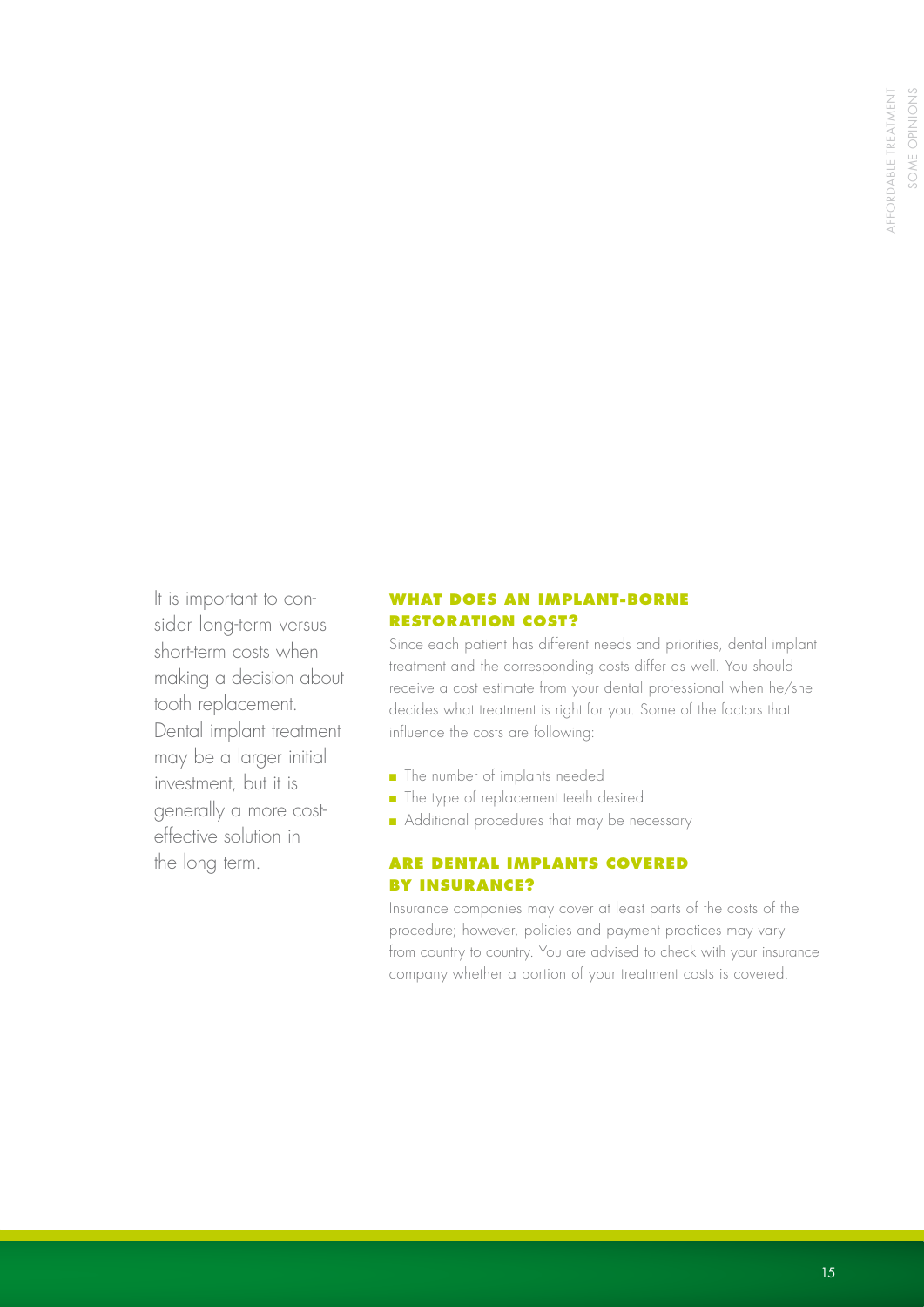## SOME OPINIONS ON **THE BENEFITS OF dental implants**

"I used to have a habit of mouth when I smiled because I wanted to hide the clasps. **I really have a lot of gratitude for the implants.**

corn, steak, anything I want."



"**I needed something that would be substantial, more permanent.** With

dentures, there was always a possibility that it would slip or move as you were speaking. There is no need for any adhesive at all. My quality of life is great."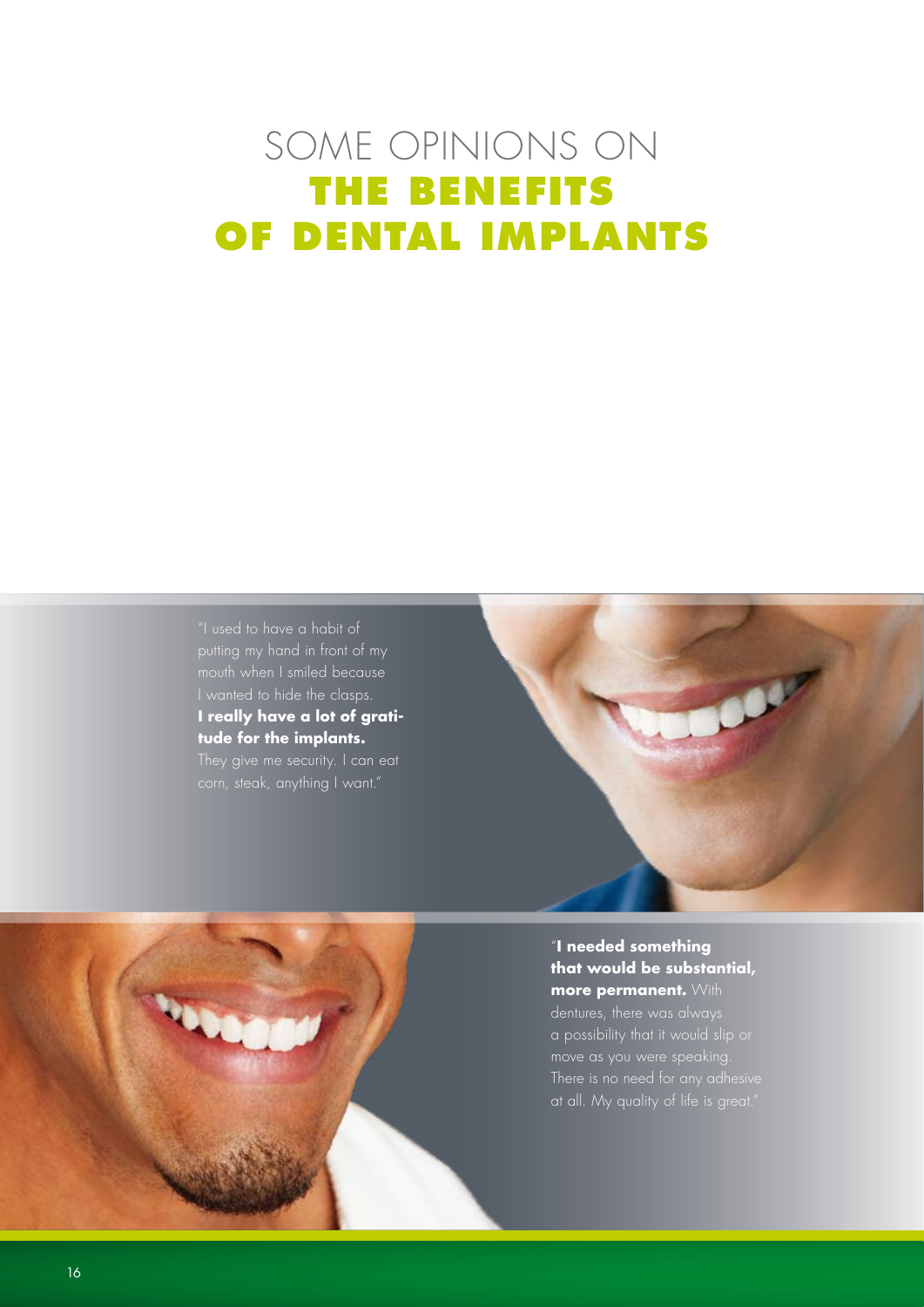"I really have no recognition that there's an artificial tooth in my mouth. I can't tell when I eat or when I talk that I have an implant… and actually, nobody else can either. **The ultimate result is you're going to have a tooth that is as good as your original tooth.**"



"If I had known it was going to work out like this, I would have done it 20 years ago. I feel that I talk better. I feel that I eat better. It's been remarkable. **It's changed my life.**"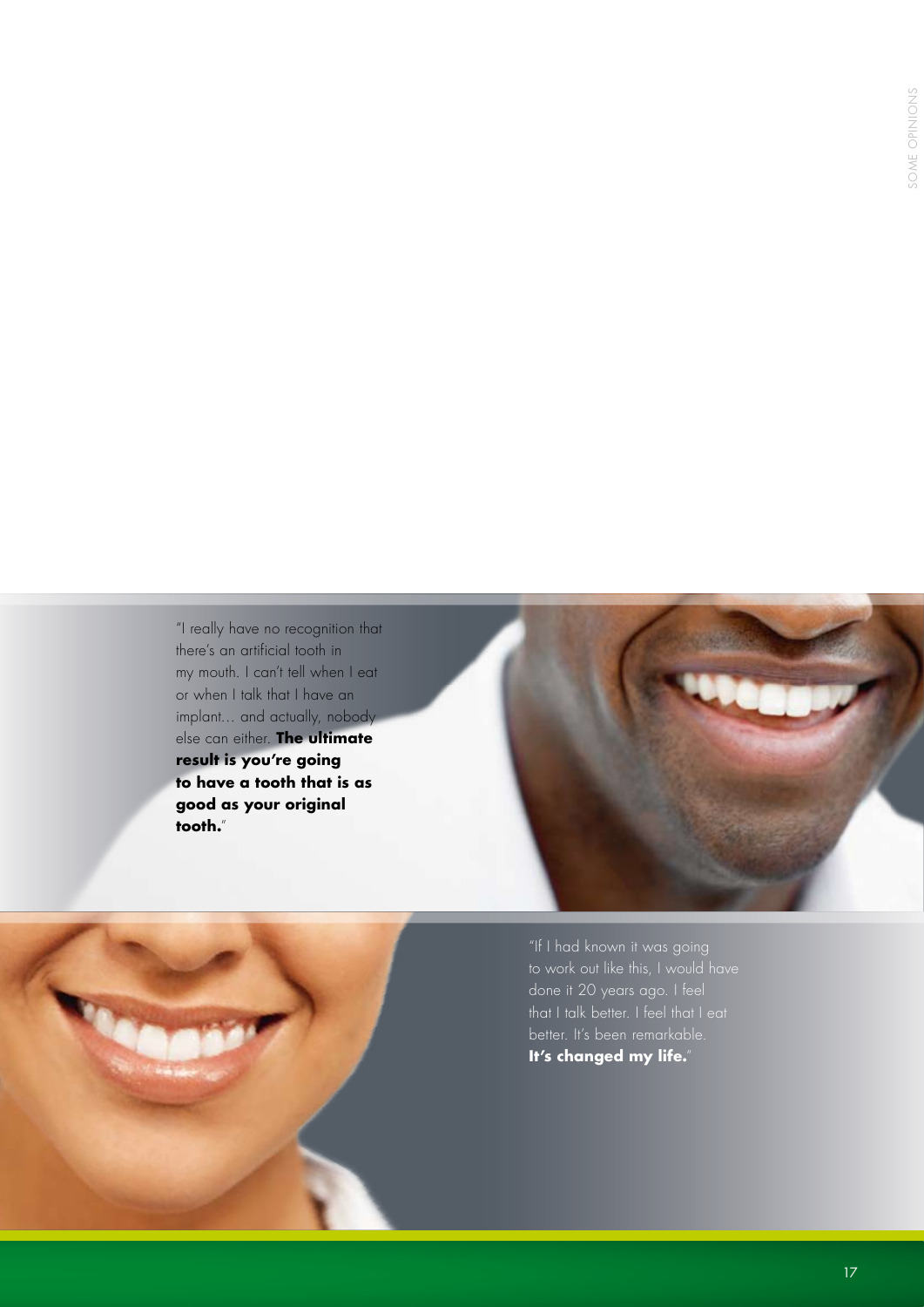### REASONS TO OPT FOR **STRAUMANN DENTAL IMPLANTS**

#### **Products you can rely on**

Straumann products have demonstrated their long-term effectiveness through research studies following Good Clinical Practice or similar requirements. Extensive mechanical testing of Straumann® Bone Level implants has shown fatigue strength well above the average for competitor products. This reliability has made the Straumann® Dental Implant System one of the most widely used systems in the world.

#### **Strong arguments for best results**

- Over 4 million implants placed within the last 10 years
- 10-year guarantee on all Straumann® dental implants
- Testing of materials at certified laboratories
- Highly biocompatible materials for optimal osseointegration

#### **Dedicated to research**

In collaboration with leading clinics, research institutes and universities around the world, Straumann® is committed to research in the field of oral implantology and tissue regeneration. Our dedication to research provides the data you need to believe in our products.

#### **Scientific data and quality standards**

- 20 years of clinical documentation on implants
- > 5 % of revenues dedicated to research and development
- Extensive testing of new product designs
- Products with proven long-term effectiveness
- Exclusive partnership with the International Team of Implantology
- Full compliance with international quality standards

#### **GREATER IMPLANT RELIABILITY THANKS TO EXCELLENT OSSEOINTEGRATION**<sup>1-3</sup>



- 1 Wong M. et al, Effect of surface topology on the osseointegration of implant materials in trabecular bone. J Biomed Mat Res 1995, 29: 1567–1575
- 2 Ferguson S.J. et al, Biomechanical evaluation of the interface strength of a chemically modified SLA titanium surface. J Biomed Mat Res. 2006 Aug; 78(2): 291–297
- 3 Gottlow J. et al, Evaluation of a new titanium-zirconium implant: a biomechanical and histological comparative study in minipigs, oral presentation at AO meeting 2008 Boston, data on file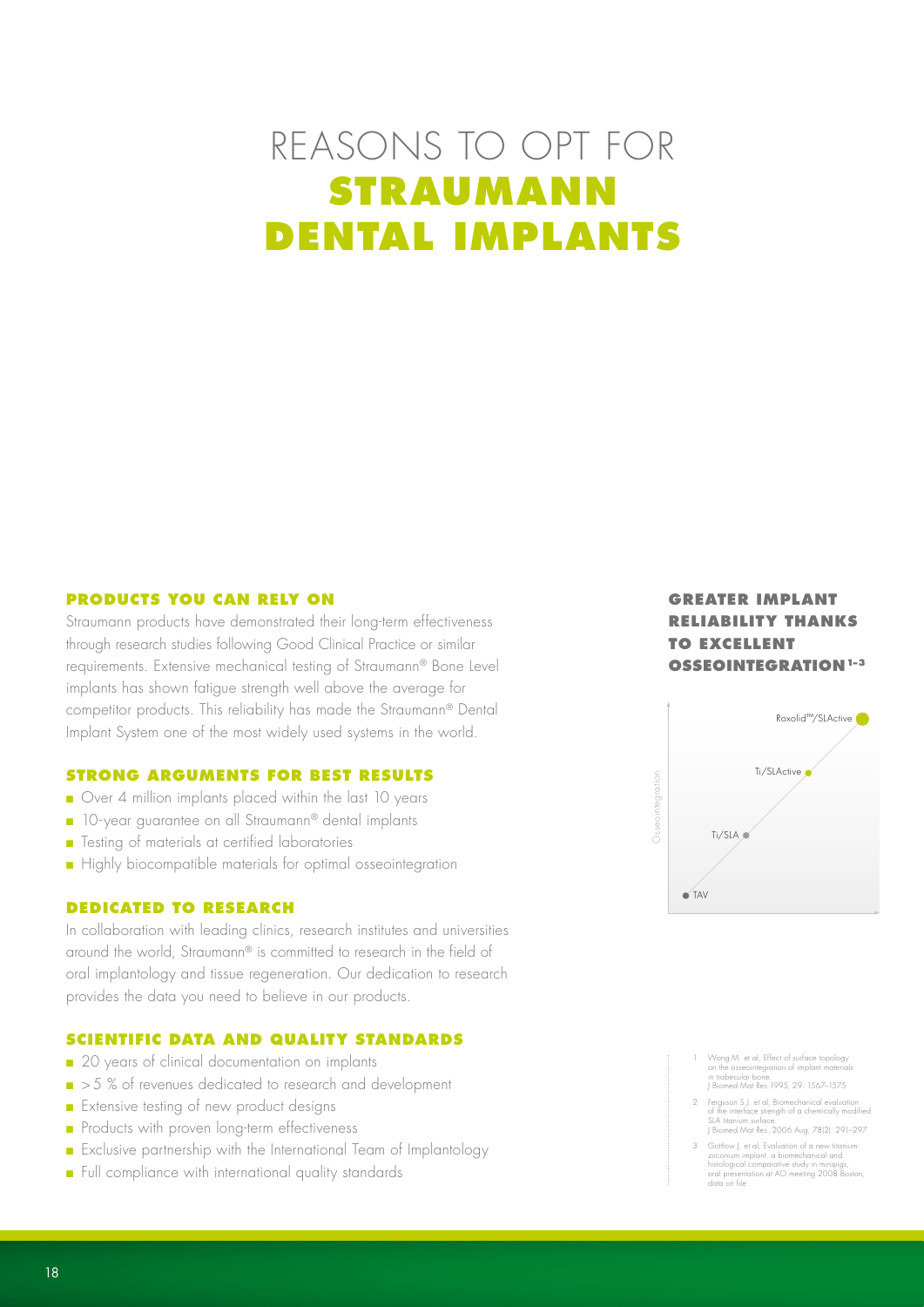#### **5-YEAR SLA STUDY RESULTS**



- 4 Bornstein M.M. et al, Early loading of nonsubmerged titanium implants with a sandblasted and acid-etched surface. 5-year results of a prospective study in partially edentulous patients. Clin Oral Implants Res 2005; 16:631–638
- 5 Cochran D. et al, Clinical field trial examining an implant with a sandblasted, acid-etched surface. J Periodontol 2007; 78:974–982
- 6 Fischer K. et al, Five-year results from a randomized controlled trial on early and delayed loading of implants supporting full-arch prosthesis in the edentulous maxilla. Clin Oral Implants Res 2008; 19:433–441
- 7 Roccuzzo M. et al, Early loading of sandblasted and acid-etched implants: a randomized-controlled double-blind split-mouth study. Five-year results. Clin Oral Implants Res 2008; 19:148–152
- 8 Buser D. et al, Enhanced bone apposition to a chemically modified SLA titanium surface. J Dent Res 2004; 83:529–533
- 9 Oates T.W. et al, Enhanced implant stability with a chemically modified SLA surface: a randomized pilot study. Int J Oral Maxillofac Implants 2007; 22:755–760
- 10 Buser D. et al, Enhanced bone apposition to a chemically modified SLA titanium surface. J Dent Res 2004; 83:529–533
- 11 Zöllner A. et al, Immediate and early non-occlusal loading of Straumann implants with a chemically modified surface (SLActive) in the posterior mandible and maxilla. Interim resulats from a prospective multicenter randomized-controlled study. Clin Oral Implants Res 2008; 19:442–450
- 12 F. Schwarz, M. Herten, M. Sager, M. Wieland, M. Dard, J. Becker. Bone regeneration in<br>dehiscence-type defects at chemically modified<br>(SLActive) and conventional SLA titanium implants:<br>a pilot study in dogs.<br>J Clin Periodontol 2007; 34:78–86
- 13 F. Schwarz, M. Sager, D. Ferrari, M. Herten, M. Wieland, J. Becker. Bone regeneration in dehiscence-type defects and non-submerged and submerged chemically modified (SLActive) and conventional SLA titanium implants: an immunohistochemical study in dogs. J Clin Periodontol 2008; 35:64–75
- 14 Bornstein M.M. et al, Early loading of non-submerged titanium implants with a sandblasted and acid-etched surface. 5-year results of a prospective study in partially edentulous patients. Clin Oral Implants Res 2005; 16:631–638
- 15 Cochran D. et al, Clinical field trial examining an implant with a sandblasted, acid-etched surface. J Periodontol 2007; 78:974–982
- 16 Fischer K. et al, Five-year results from a randomized controlled trial on early and delayed loading of implants supporting full-arch prosthesis in the edentulous maxilla. Clin Oral Implants Res 2008; 19:433–441
- 17 Roccuzzo M. et al, Early loading of sandblasted and acid-etched implants: a randomized-controlled double-blind split-mouth study. Five-year results. Clin Oral Implants Res 2008; 19:148–152
- 18 Average survival rate from studies 14 to 17

#### **SLActive® – SETTING NEW STANDARDS IN IMPLANT TECHNOLOGY From SLA® to SLactive® – the next generation**

### **in surface technology**

For years our implants with the SLA® surface have delivered excellent results and high implant success rates<sup>4-7</sup>. Our SLActive® surface, the next generation in implant technology, promotes osseointegration and provides higher predictability<sup>8</sup>. In addition, patients might benefit from shorter healing times.

- Reduced healing times:  $3 4$  weeks compared to 6 8 weeks with SLA®<sup>9</sup>
- Faster osseointegration provides higher security
- 60 % more bone (BIC) after 2 weeks with SLActive® compared to SLA®10
- **E** Enhanced implant stability in the critical early treatment period<sup>9</sup>
- Immediate and early loading with Straumann SLActive<sup>®</sup> implants yields excellent survival rates (98 % and 97 % after 1 year)<sup>11</sup>
- Pre-clinical studies indicate that SLActive<sup>®</sup> promotes bone regeneration in dehiscence-type defects<sup>12-13</sup>

#### **SOLUTIONS THAT LAST**

#### **Successful long-term solutions for patients**

Long-term studies confirm a high survival rate of Straumann® SLA implants. The average implant survival rate after 5 years is 98.3 % – only a 1.7 % rate of implant failure<sup>18</sup>.